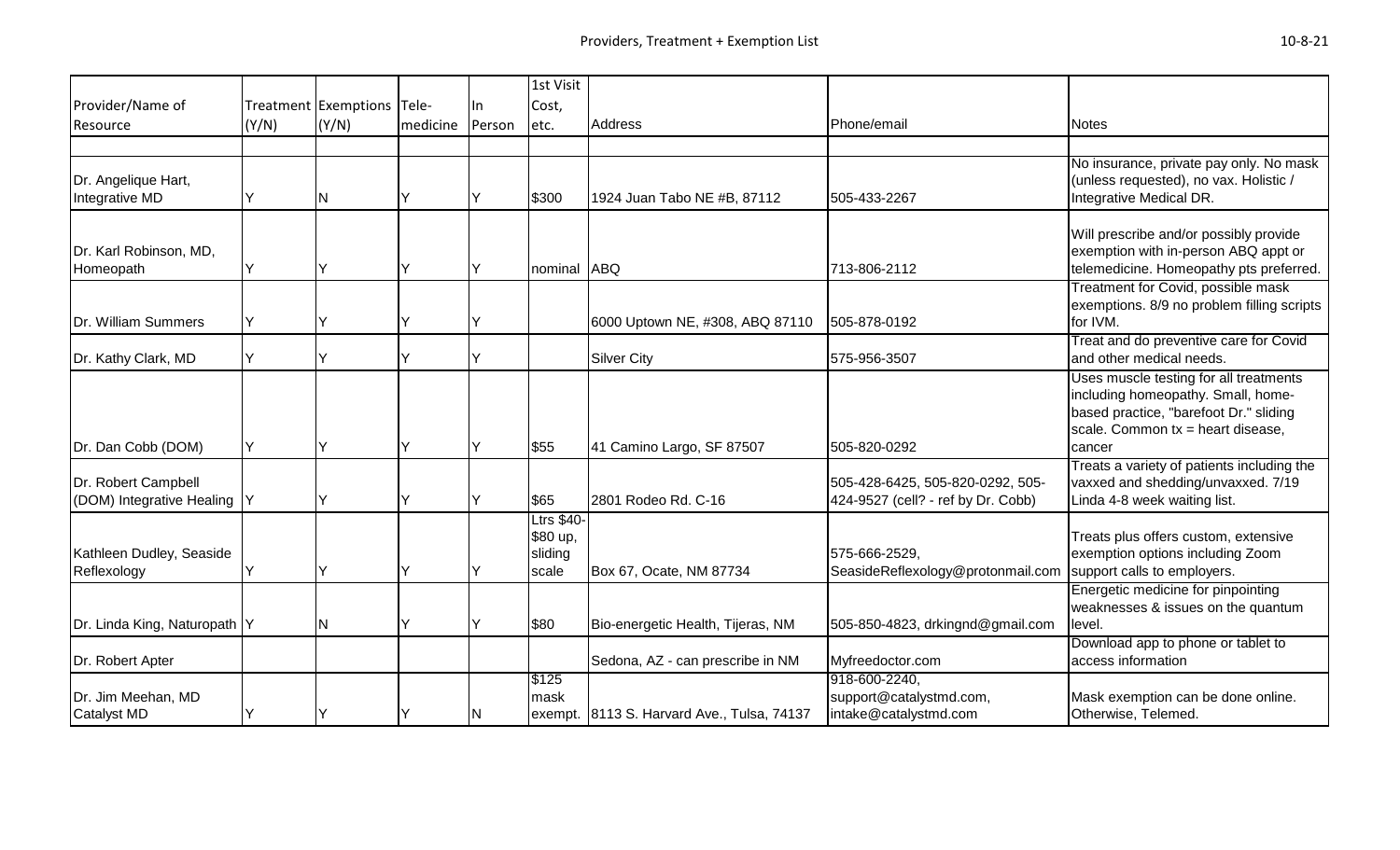|                                              | Y, sick,           |                        |     |       |                        |                                                                        | All 50 states.                                                            |
|----------------------------------------------|--------------------|------------------------|-----|-------|------------------------|------------------------------------------------------------------------|---------------------------------------------------------------------------|
|                                              | over <sub>60</sub> |                        |     |       | <b>IVM</b>             | 713-776-2200                                                           | GregWalkerMD@sbcglobal.net, 7/19<br>Linda, RX for one year.               |
| Dr. David Gregory Walker                     | lyrs.              | N                      | IN. | \$70  |                        | https://vladimirzelenkomd.com 3                                        |                                                                           |
|                                              |                    |                        |     |       |                        | Hamastic Way, #011 Monroe, NY                                          |                                                                           |
| Dr. Vladimir Zlenko He is a                  |                    |                        |     |       |                        | 10950. Treated Trump, Guiliani, more.                                  |                                                                           |
| warrior for truth and talks                  |                    |                        |     |       |                        | Has 30 min video:                                                      |                                                                           |
| about his team on the                        |                    |                        |     |       | Fam. Practice New York | https://americasfrontlinedoctors.org/fr                                | TX w/HCQ + azithromycin, zinc, 84%                                        |
| video to the Israeli                         |                    |                        |     |       | (845) 782-0000         | ontlinenews/poison-death-shot-dr-<br>zelenko-testifies-before-israeli- | reduction in hospitalization. 8-12                                        |
| rabbincal court.                             | <b>V</b>           |                        |     | \$250 | (845) 286-4826         | rabbinical-court/                                                      | emailed. KL                                                               |
|                                              |                    |                        |     |       |                        |                                                                        | 10-2-21 NOTE: NM physicians are                                           |
|                                              |                    |                        |     |       |                        |                                                                        | reporting that they cannot list a COVID                                   |
| FIND A DOCTOR WHO WILL PRESCRIBE IVERMECTIN, |                    |                        |     |       |                        |                                                                        | diagnosis on patient records when                                         |
|                                              |                    |                        |     |       |                        | https://www.aestheticsadvisor.com/                                     | prescribing IVM or Hydroxy. Menaul                                        |
| HYDROXYCHLOROQUINE AND EARLY OUTPATIENT      |                    |                        |     |       |                        | 2021/02/find-doctor-prescribe-                                         | Pharm cannot fit a script with any note                                   |
| TREATMENTS FOR COVID-19 (USA)                |                    |                        |     |       |                        | hydroxychloroquine-ivermectin.html of COVID.                           |                                                                           |
|                                              |                    | <b>Other Resources</b> |     |       |                        |                                                                        |                                                                           |
|                                              |                    |                        |     |       |                        |                                                                        |                                                                           |
| Purchasing                                   |                    |                        |     |       |                        | https://www.mdseller.com/order-                                        |                                                                           |
| Hydroxychloroquine                           |                    |                        |     |       |                        | plaquenil-online-en.html                                               |                                                                           |
| Video about Budesonide                       |                    |                        |     |       |                        | https://www.brighteon.com/37796cc                                      |                                                                           |
| Cure for Covid                               |                    |                        |     |       |                        | 7-5547-4511-802b-0c341ee11355                                          |                                                                           |
|                                              |                    |                        |     |       |                        | https://getadoctorsnote.com/buy-                                       |                                                                           |
|                                              |                    |                        |     |       |                        | doctors-note-                                                          |                                                                           |
|                                              |                    |                        |     |       |                        | now/?fbclid=IwAR2PbojPS8urhtV3bP                                       |                                                                           |
|                                              |                    |                        |     |       |                        | e8nE6tdb6BGeLXaxper9q5y-                                               |                                                                           |
| <b>Mask Exemption Only</b>                   |                    |                        |     | \$99  |                        | ykOfYBiip9Rw7ae7M                                                      |                                                                           |
| Dr. Peter McCullough:                        |                    |                        |     |       |                        |                                                                        | 9 studies; pts tx w/HCQ & other                                           |
| Resource - not treating                      |                    |                        |     |       |                        |                                                                        | https://www.researchgate.net/public (doxycycline) more than 60^ reduction |
| patients                                     |                    |                        |     |       | Baylor, TX             | ation/348946216                                                        | in death.                                                                 |
|                                              |                    |                        |     |       |                        | http://aapsonline.org/early-                                           |                                                                           |
| <b>AAPS</b>                                  |                    |                        |     |       | Early TX saves lives   | treatment-saves-lives/                                                 |                                                                           |